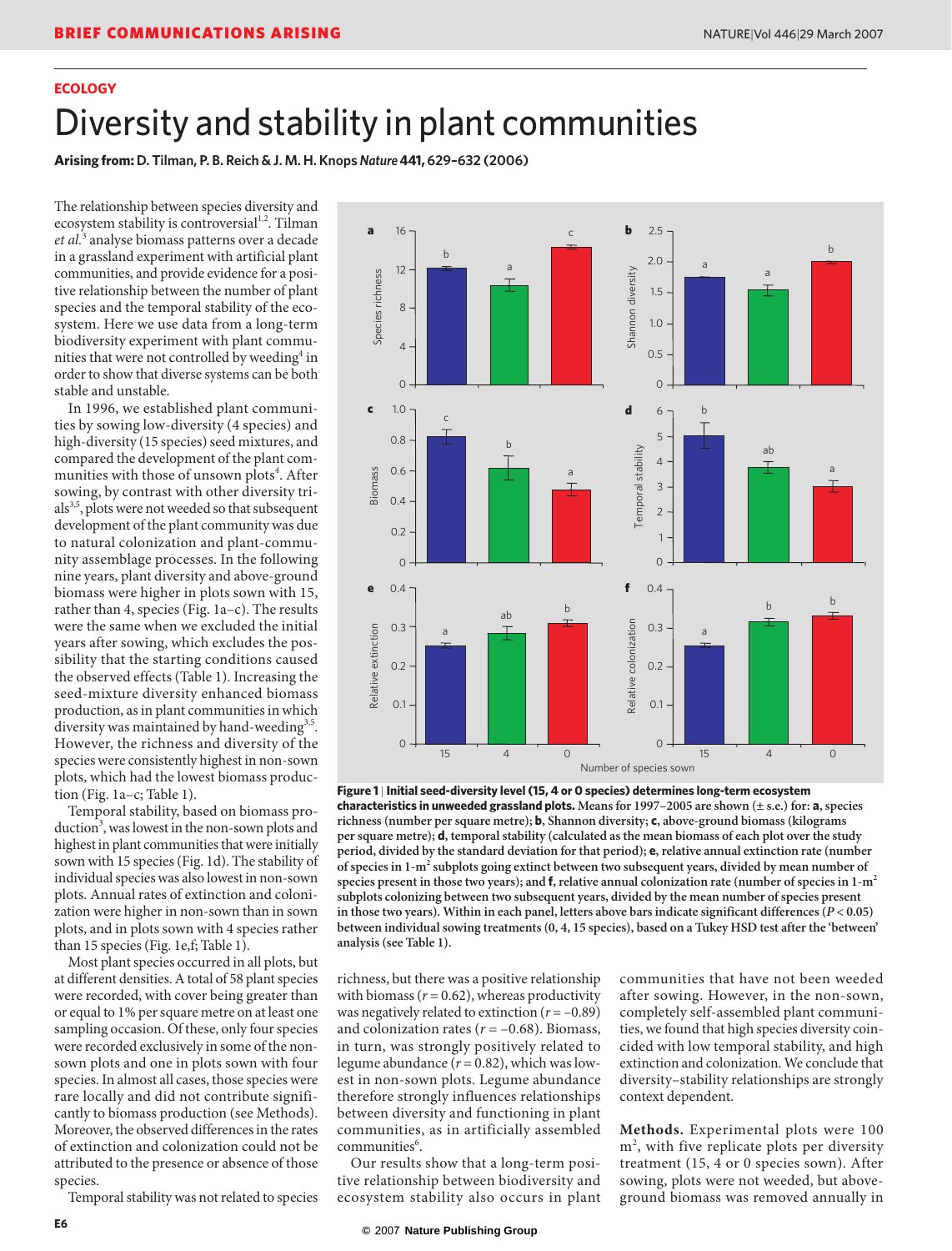September. Abundance of individual plant species and above-ground biomass were recorded annually in 12 permanent subplots. Data (averaged per plot) were analysed for the period 1997–2005, thereby omitting the establishment year (1996). For further information, see www.nioo.knaw.nl/ppages/mbezemer/.

#### **T. Martijn Bezemer\*†‡, Wim H. van der Putten\*†**

\*Department of Multitrophic Interactions, Netherlands Institute of Ecology, PO Box 40, 6666 ZG Heteren, the Netherlands †Laboratory of Nematology, Wageningen University and Research Centre, PO Box 8123, 6700 ES Wageningen, the Netherlands e-mail: martijn.bezemer@wur.nl ‡Laboratory of Entomology, Wageningen University and Research Centre, PO Box 8031 6700 EH Wageningen, the Netherlands

#### **Received 15 June 2006; accepted 27 February 2007.**

- 1. Lehman, C. L. & Tilman, D. *Am. Nat.***156,** 534–552 (2000).
- 2. Pfisterer, A. B. & Schmid, B. *Nature* **416,** 84–86 (2002).
- 3. Tilman, D., Reich, P. B. & Knops, J. M. H. *Nature.* **441,** 629–632 (2006).
- 4. Fukami, T., Bezemer, T. M., Mortimer, S. R. & van der Putten, W. H. *Ecol. Lett.* **8,** 1283–1290 (2005).
- 5. Hector, A. *et al. Science* **286,** 1123–1127 (1999).
- 6. Hooper, D. U. *et al. Ecol. Monogr.* **75,** 3–35 (2005).

**Competing financial interests:** declared none. **doi:**10.1038/nature05749

#### **Table 1** | **Results of repeated measures analysis of variance (ANOVA) (***F* **and** *P* **values)**

|                               | Between effect |                | Time $\times$ treatment interaction |          |
|-------------------------------|----------------|----------------|-------------------------------------|----------|
|                               | F              | $\overline{P}$ | F                                   | P        |
| Test for 0, 4, 15 species     |                |                |                                     |          |
| Species richness              | 20.60          | 0.0005         | 2.56                                | 0.004    |
| Shannon diversity             | 18.87          | 0.0009         | 5.64                                | < 0.0001 |
| Above-ground biomass          | 42.33          | < 0.0001       | 1.65                                | 0.08     |
| Temporal stability            | 8.28           | 0.01           |                                     |          |
| Relative colonization rate    | 38.66          | < 0.0001       | 8.07                                | < 0.0001 |
| Relative extinction rate      | 9.75           | 0.007          | 2.79                                | 0.0032   |
| Test for 4, 15 species        |                |                |                                     |          |
| Species richness              | 7.33           | 0.05           | 3.03                                | 0.01     |
| Shannon diversity             | 5.44           | 0.07           | 8.32                                | 0.0002   |
| Above-ground biomass          | 23.03          | 0.009          | 0.58                                | 0.8      |
| Temporal stability            | 6.29           | 0.07           |                                     |          |
| Relative colonization rate    | 40.26          | 0.003          | 6.09                                | 0.0002   |
| Relative extinction rate      | 4.16           | 0.1            | 2.99                                | 0.02     |
| Test for sown, non-sown plots |                |                |                                     |          |
| Species richness              | 15.19          | 0.003          | 2.53                                | 0.02     |
| Shannon diversity             | 16.60          | 0.003          | 4.73                                | 0.0001   |
| Above-ground biomass          | 15.41          | 0.003          | 2.82                                | 0.009    |
| Temporal stability            | 8.19           | 0.02           |                                     |          |
| Relative colonization rate    | 4.61           | 0.06           | 5.36                                | < 0.0001 |
| Relative extinction rate      | 8.91           | 0.02           | 1.54                                | 0.2      |

Between effects are independent of time, whereas the time x treatment interaction tests for differences in the response of treatments over the period 1997 to 2005. Three tests were carried out: one that compared all three sowing treatments, one that compared the two diversity levels of sown plots, and one that compared sown with unsown plots. Temporal stability was calculated over the whole time period and was analysed with ANOVA. To obtain normality, data were log-transformed before analysis when appropriate. The effect of sowing diversity (4 versus 15 species) remains significant for species richness and Shannon diversity when the first three years after establishment (1997–99) are omitted from the analyses.

# **ECOLOGY** *Tilman* et al. *reply*

### **Replying to: T. M. Bezemer & W. H. van der Putten** *Nature* **446, doi: 10.1038/nature05749 (2007)**

Bezemer and van der Putten<sup>1</sup> observe that greater initial plant diversity is associated with greater productivity (total above-ground plant biomass), greater ecosystem temporal stability and greater stability of plant community composition (that is, lower per-species extinction and colonization rates). Their results are consistent with the results of our biodiversity experiment<sup>2</sup> and with predictions of theory<sup>3</sup>, but with an intriguing twist.

In their study, initial plant diversity (number of species sown) had a strong and long-lasting effect on ecosystem productivity (biomass) and temporal stability (see their Fig. 1 c, d), whereas the number of species acquired through natural community assembly seems to have no consistent effect on productivity and ecosystem stability. In particular, if the species-richness data of their Fig. 1a are used as the independent variable and the associated data on biomass (their Fig. 1c) and temporal stability (their Fig. 1d) as dependent variables, the resulting graphs indicate that there is no relationship between assembled species richness and these two variables.

Why might initial planted diversity matter,

but not the diversity that results from subsequent community invasion during assembly? Field experiments that have controlled for both plant species number and species composition by use of randomized designs have shown that both diversity and composition are significant determinants of productivity<sup>4-6</sup> and temporal stability<sup>2</sup>. Bezemer and van der Putten<sup>1</sup> do not control for species composition but rather allow natural community assembly to determine composition and, ultimately, the number of plant species, which confounds diversity and composition. They reported earlier that the assembly process did not lead to convergent compositions, and that compositions of their three seeding treatments (seeding plots with 0, 4 or 15 species) remained as different after nine years as they had been after their first year of growth<sup>7</sup>.

It seems likely that many of the species that invaded the unsown plots were early successional species, and so may have been better colonists but poorer competitors, with lower nutrient-use efficiencies than the sown species. If so, rather than clouding earlier results, their results reinforce the concept

that ecosystem functioning depends just as much on which species are present as on how many are present. The two experiments are hence easily reconciled — in our experiment, diversity effects were examined while holding composition neutral, whereas composition effects swamped the diversity effect in the experiments of Bezemer and van der Putten<sup>1</sup>.

Additionally, their results offer an insight into restoration ecology. Planting a disturbed site with a higher number of native, late successional species (their 15-species treatment) led to greater productivity and to greater temporal stability than did planting fewer such species (their four-species treatment), which, even after nine years, had a similar advantage over the unrestored (unsown) plots that were undergoing succession. More complete restoration caused better ecosystem functioning. It will be interesting to see, if the experiment continues, if or when the three treatments converge in their productivity and temporal stability.

## **David Tilman\*, Peter B. Reich†, Johannes Knops‡**

\*Department of Ecology, Evolution and Behavior,